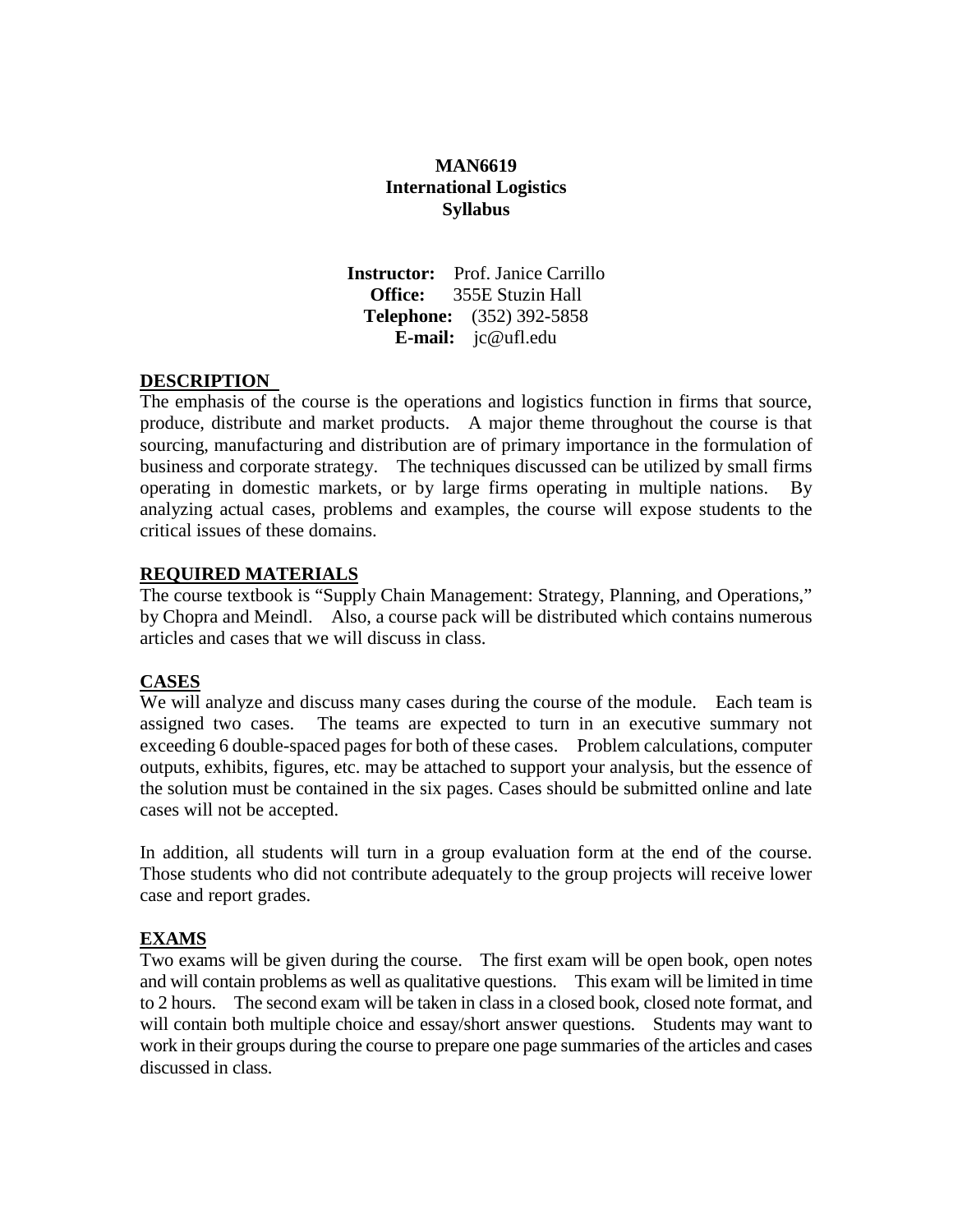## **Quizzes**

Seven quizzes will be given during the course. Only the best 6 of 7 quizzes will count towards your grad. The quizzes are in an open book, open note format. But, some may have a time limit (for example, 30 minutes to complete the quiz.)

## **REPORT**

Each group will turn in a 5-10 page report on the supply chain for a company. I prefer that you write the report on a company for where at least one of your group members is employed. The specific guidelines for the report will be posted on the course website. A preliminary proposal will be due midway during the course, and the final report will be due at the end of class.

# **PERFORMANCE EVALUATION**

Final grades will be assigned using the following weights:

| Item:               | Percent of Final Grade:                                   |
|---------------------|-----------------------------------------------------------|
| Quizzes             | 10% (Only the best 6 of 7 quizzes will count towards your |
|                     | grade)                                                    |
| Cases               | $20\%$ (10% for each case)                                |
| Exam 1              | 25%                                                       |
| Exam 2              | 25%                                                       |
| Report              | 20%                                                       |
| <b>Total Points</b> | 100%                                                      |
|                     |                                                           |

Overall letter grades will be *assigned by curve*. That is, the letter grade you receive will be determined by *your ranking among all students in your class*. Note that the average course GPA will be no higher than 3.5.

## **ACADEMIC HONESTY**

For any academic class activity, students must follow the University of Florida Student Honor Code. Any violation of the honor code will automatically result in a grade of E (Fail) for this course and further sanctions that may include a suspension or expulsion from the University through the Dean of Students Office. All incidents will be reported to Student Conduct and Conflict Resolution at the University of Florida. In addition, students are expected to follow the guidelines established in the MBA Performance and Accountability document.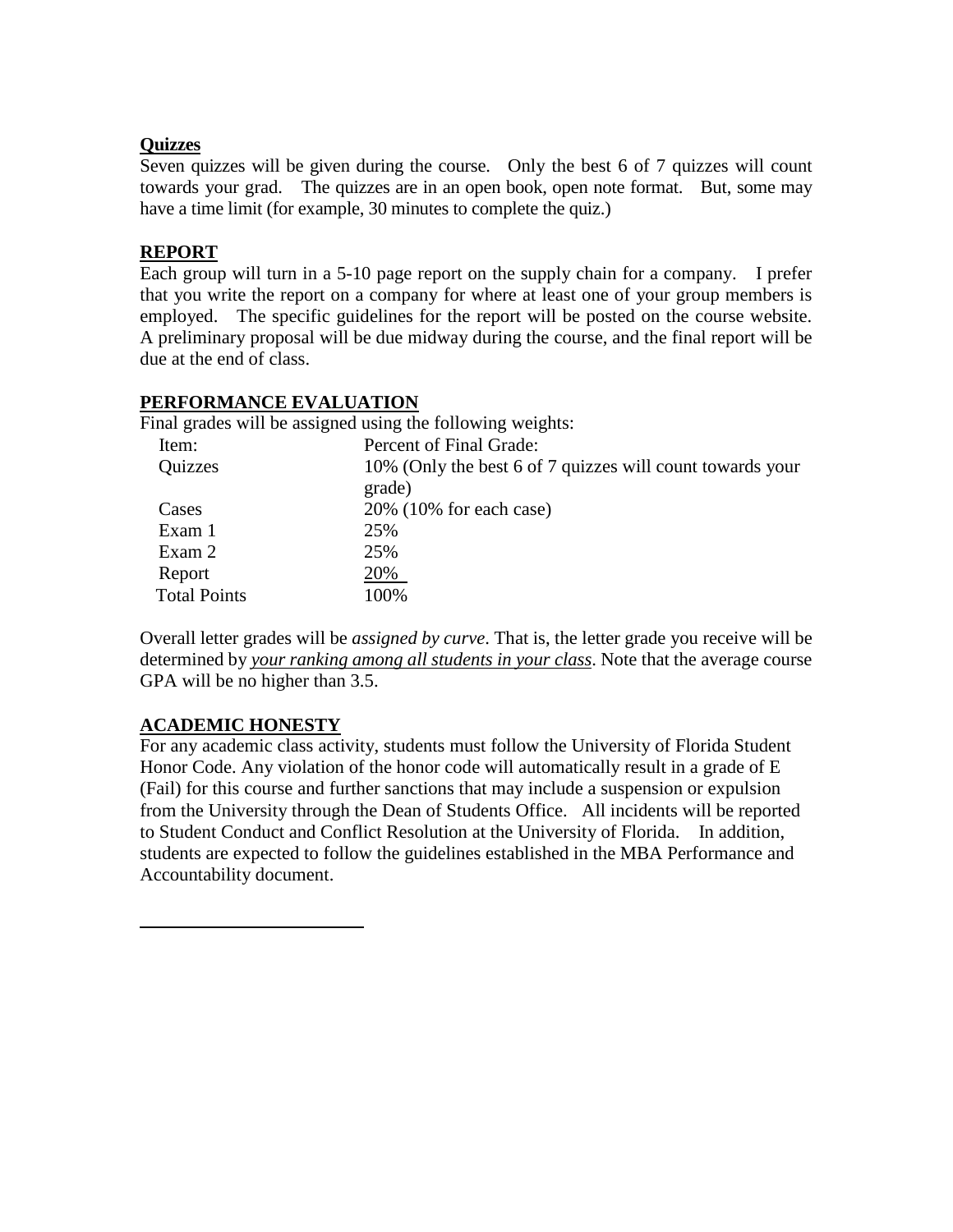## **SCHEDULE (Please check the syllabus posted on the course website for the most current schedule)**

Topic: Introduction to the Course Lecture 0: Introduction to the Course

## **April 14-April 28**

Topics: Module 1: Introduction to Supply Chain Lecture 1a: Supply Chain Overview Lecture 1b: Supply Chain Difficulties Lecture 1c: Cycle View of SC

Reading Assignment: "The Triple A Supply Chain" Optional Reading: Chapters 1 in Chopra and Meindl

Quiz Module 1: Due April 28 at Midnight

## **April 29-May 12**

Module 2: SC Strategy Lecture 2a: Overview of SC Strategy Lecture 2b: SC Strategy Push vs. Pull Lecture 2c: Transportation Basics

Optional: Chapters 2 and 14 in Chopra and Meindl Reading Assignment: Wal-Mart Case

Quiz Module 2: Due May 12 at Midnight Case 1 (Crocs or Big Bazaar): Due May 12 at Midnight

#### **May 13-May26**

Module 3: Inventory Management with Certain Demand Lecture 3a: Inventory Basics Lecture 3b: Cycle Inventory Overview Lecture 3c: Cycle Inventory Problems Lecture 3d: Cycle Inventory Quantity Discounts Lecture 3e: Cycle Inventory Example All Unit Quantity Discount

Reading Assignment: Chapter 11 in Chopra and Meindl

Practice Problems: Chapter 11: Problems 1, 2, 10, 12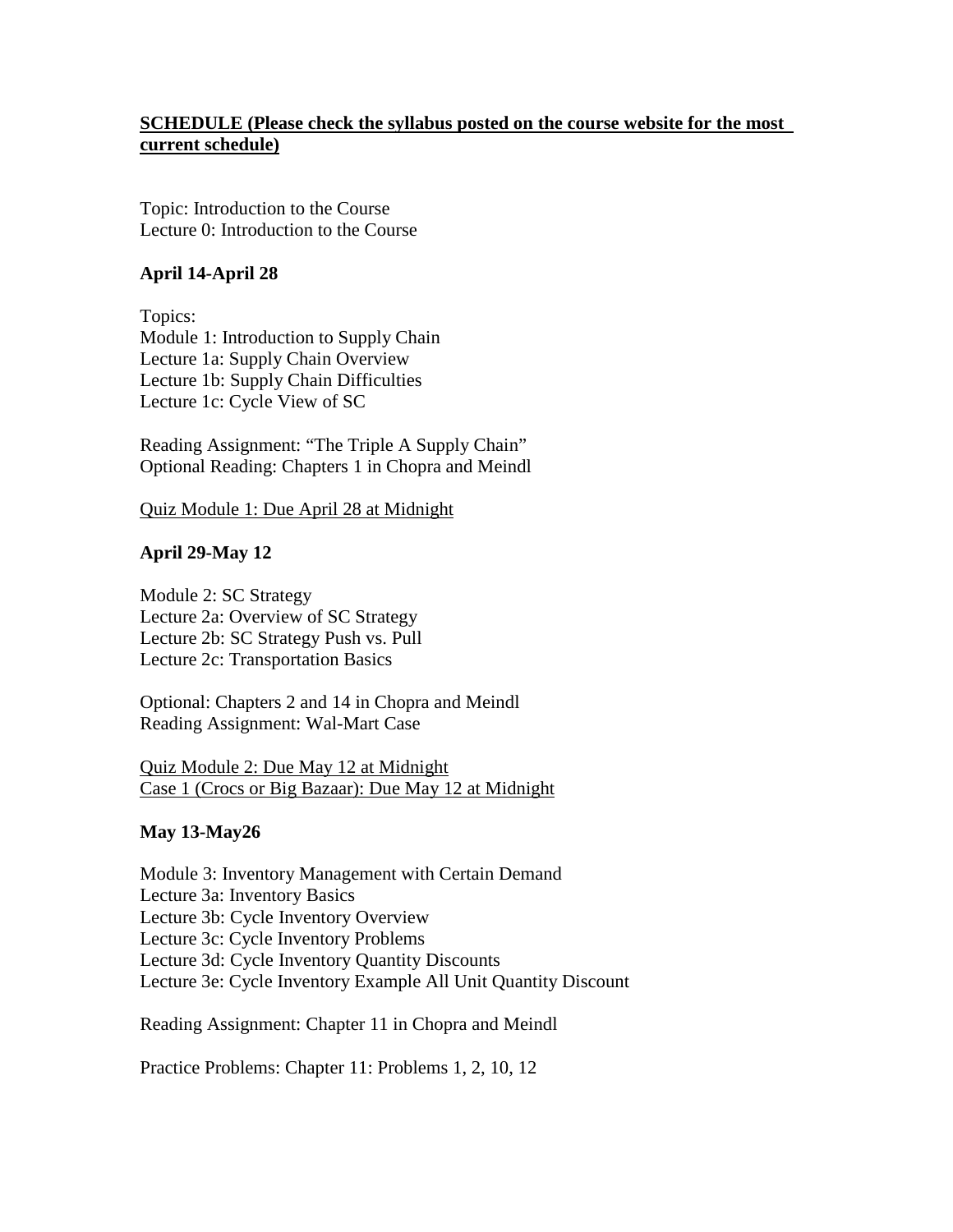#### Quiz Module 3: Due May 26 at Midnight

### **May 27-June 9**

Module 4: Inventory Management with Uncertain Demand Lecture 4a: Safety Stock Basics Lecture 4b: Safety Stock Problems 1 Lecture 4c: Safety Stock Problems 2 Lecture 4d: Inventory Aggregation Lecture 4e: Example Calculating SS Given Fill Rate

Reading Assignment: Chapter 12 in Chopra and Meindl

Practice Problems: Chapter 12: Problems 1, 5, 6, 15

Quiz Module 4: Due June 9 at Midnight

#### **June 10- June 22**

Exam 1: Due Saturday, June 22 at Midnight

#### **June 23: Root Beer Game Simulation**

#### Root Beer Game Online Simulation at 3:00 pm EST on Sunday, June 23

Further instructions will be sent via the announcements.

#### **June 24-July 7**

Module 5: Sourcing Lecture 5a: Overview of Strategic Sourcing Lecture 5b: To source or not to source? Lecture 5c: Purchasing Basics Lecture 5d: Procurement Cycle Lecture 5e: Reverse Auctions

Reading Assignment: "It's OK to Move Down the Value Chain" By Staats and Upton Reading Assignment: "Reinventing the Supplier Negotiation Process at Motorola" by Metty et al. Reading Assignment: "How to Negotiate with Powerful Suppliers" by Paranikas et al.

Optional Reading: Chapter 15 in Chopra and Meindl

Quiz Module 5: Due July 7 at Midnight Proposal for Supply Chain Report: Due July 7 at Midnight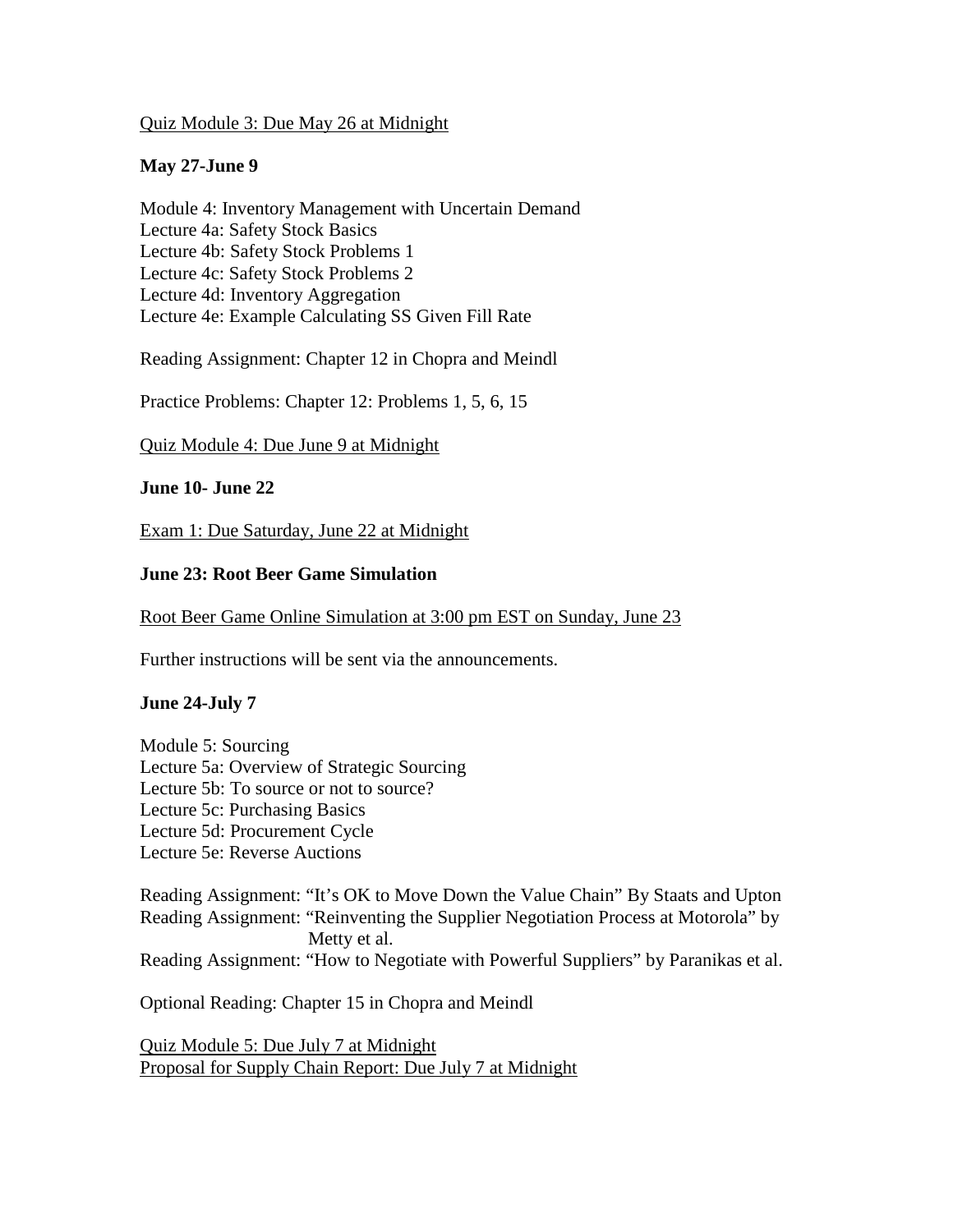#### **July 8-July 21**

Module 6: SC Information Lecture 6a: Bullwhip Effect 1 Lecture 6b: Bullwhip Effect 2 Lecture 6c: SC Transparency Lecture 6d: Blockchain Lecture 6e: New Supply Chain Technologies

Reading Assignment: "Whose, Where and How of Inventory Control Design" by Lee and Whang Reading Assignment: "The Transparent Supply Chain"

Reading Assignment: Blockchain Case: A New Solution for Supply Integrity

Optional Reading: Chapter 10 in Chopra and Meindl

Quiz Module 6: Due July 21 at Midnight

#### **July 22-August 4**

Module 7: Online Sales and SCM Lecture 7a: SC Online Sales Concepts Lecture 7b: SC Online Sales Strategies and Examples

Reading Assignment: "Reducing the Risk of Supply Chain Disruption" by Chopra and Sodhi

Module 8: Sustainable Supply Chains Lecture 8a: Green Supply Chains 1 Lecture 8b: Green Supply Chains 2

Reading Assignment: The Greening of Wal-Mart Revisited Reading Assignment: How Green is My Orange?

Optional Reading: Chapter 17 in Chopra and Meindl

Case 2 (Identigen or Ashmark): Due August 4 at Midnight Quiz Modules 7 and 8: Due August 4 at Midnight

#### **August 5-August 17**

Due: Supply Chain Report on August 11 at Midnight

Due: Group Evaluation on August 12 at Midnight